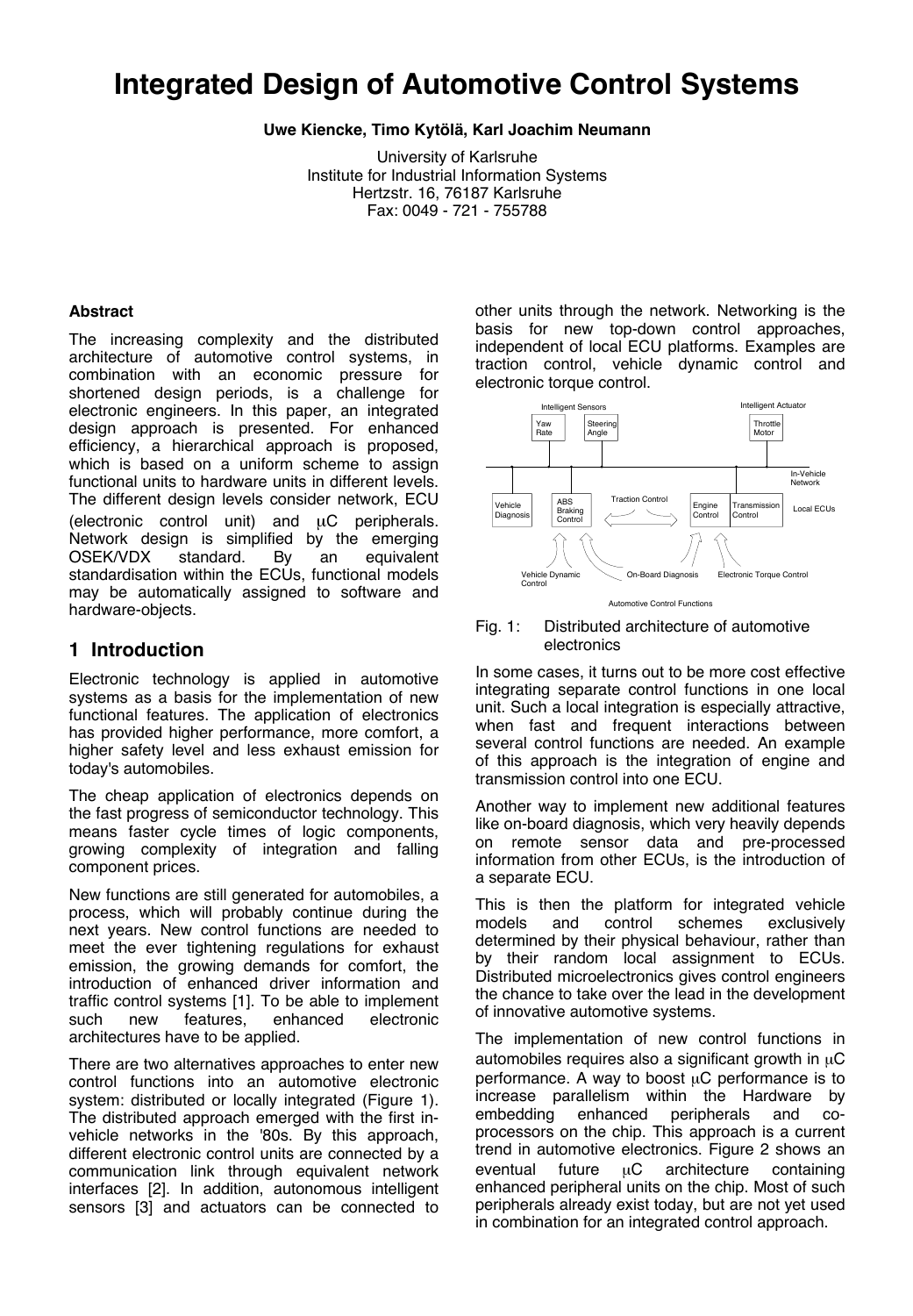

#### Fig. 2: Enhanced  $\mu$ C structure

The limits for the application of electronics in automobiles will not only be determined by the progress of the semiconductor technology, but also by the ability of designers to handle the growing complexity of distributed automotive electronic systems. The application of complex electronics also requires an enhancement of the design methods in order to shorten development cycles and to ensure the design quality.

## **2 Integrated System Design**

Figure 3 illustrates the design problem of automotive electronics. On the network level, the system designer has to decide, which functions are to be implemented on which network node, or ECU. In addition to the function assignment for nodes, the communication bus has to be dimensioned in a way, that application specific response times for the communication are met. The designer has also to consider hardware cost requirements, which limit the implementation possibilities.



Fig. 3: Hierarchical design problem

The designer is confronted with a similar problem, when a hardware platform should be designed for an ECU. Typically, an ECU hardware consists of a µC, which has different peripherals assisting the main CPU (see Figure 2). The designer has to decide, which special tasks should be implemented

on peripherals to fulfil application specific performance requirements and cost limitations.

The main factors influencing the design in each level are summarised in Figure 4.





This rather complex cost-performance-problem makes it necessary to develop new integrated methods, which allow the automation of the design process. In an integrated approach, the functions of an automotive control system are first described using a suitable modelling method, but without considering any hardware solutions. After this, functional tasks are assigned to system components in a hierarchical manner. On the highest level, the functional system model is partitioned and the partitions are assigned to network nodes, or ECUs. On the next design level, a hardware platform is designed for each ECU to implement the functionality, which was assigned for that ECU by the partitioning on the network level.

Figure 5 shows a basic scheme for a design process handling a partitioning problem [4]. The included design steps are introduced in the following sub-sections. This basic scheme can be applied for each design level illustrated in Figure 3. Sections "Network Design" and "ECU Design" describe more detailed these two design levels, i.e. network and ECU design.



Fig. 5: System design with a partitioning problem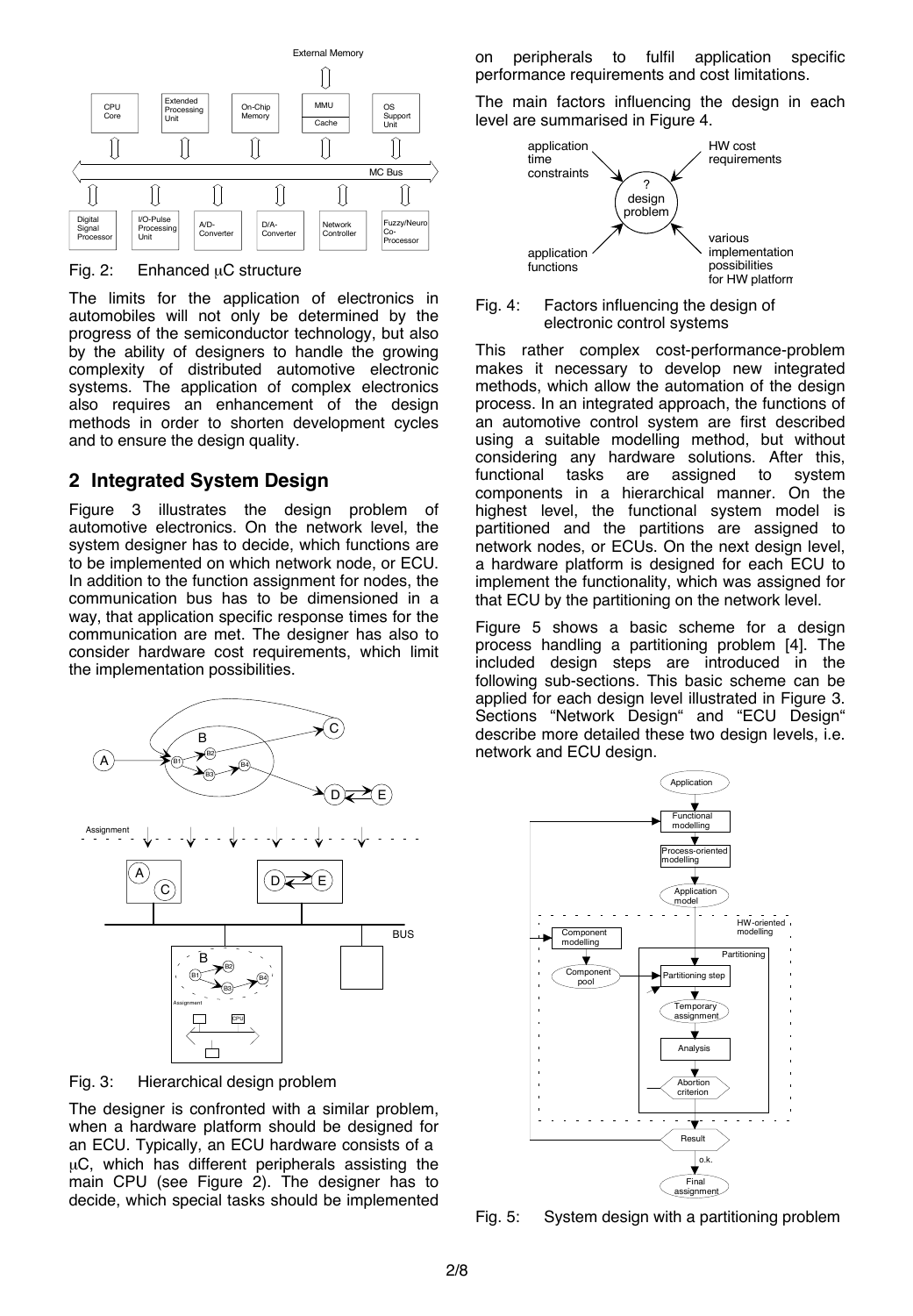## **2.1 Functional modelling**

In this step, the behaviour of the application is described with an appropriate granularity using a suitable modelling method. In addition, eventual arrangements for fault tolerance are embedded into the functional model. The step should also contain a functional verification, which includes e.g. a deadlock investigation.

Beyond application functions, also the characteristic of activating events and application specific time constraints are included in the model. As an example, an activating event may have a certain repetition characteristic, such as:

periodic

The succeeding activating events appear after a constant period.

- quasi-periodic Only a minimal time interval between any two events is known.
- aperiodic

No exact quantities (like in the above cases) are known.

For tasks, which are triggered by events, a certain execution response characteristic is required. The required response characteristics are described as time constraints. Different cases can be defined by distinguishing, how to deal with an application specific time limit for a task:

• hard

An exceeding of the time limit is not allowed.

- medium Exceeding of the time limits for a task are allowed for a certain portion of all activations.
- soft

No time limit exists. The task is executed as soon as possible without violating the response characteristics of other more critical tasks. Average execution statistic can be derived.

## **2.2 Process-oriented modelling**

A process-oriented model describes the interaction between the processes (i.e. tasks) in a system (see Figure 6). The process-oriented model can be derived from the functional model by grouping functions into processes, which represent units, that can be executed in parallel.

#### **2.3 Hardware-oriented modelling**

This design phase includes the performance modelling of different hardware components, which form a pool of available resources, and a functional partitioning in process-level. Functional partitioning divides the various system processes into groups and assigns each group to a resource from the pool. The partitioning is made in accordance to the performance goals and cost requirements. Figure 6 shows an assignment case using ECU functions as an example.



- Ai Application process
- Si Process for signal conditioning
- Ni Process for network communication
- $\mathbb{C}^{\mathbb{Z}}$ Mapping of processes to a processor or a logic unit
- $\mathbf{I}$ I/O interface
- Fig. 6: Hardware-software partitioning

The partitioning is performed in an iterative manner, as illustrated in Figure 5. A partitioning algorithm tries to reach the design goals through small<br>modifications of the previous temporary modifications of the previous temporary assignment. The partitioning is assisted by an analysis, which is responsible for examining, if the time constraints and cost requirements are fulfilled.

If the result of the partitioning does not meet the design goals, another iteration cycle of the system design must be made by returning to one of the previous modelling steps. Otherwise, the system design can proceed to the next more detailed design level.

#### **2.4 Analysis**

The temporary assignment can be analysed in two different ways. The *performance analysis* exams, if the application specific time constraints are met. The analysis needs the following input information for each process, which is derived from the previous modelling phases:

- execution form: parallel or quasi-parallel
- execution time using the chosen active resource (in case of a software implementation, a 100% availability of the resource is assumed for the execution time estimation)
- time limit (if exist)
- repetition characteristic of the activation signal
- response characteristic (including the percentage portion for the allowed exceedings of the time limit by a medium response characteristic)

For processes having a hard response characteristic, a 100% guarantee for meeting the time limits is needed. This leads to a worst-case arithmetic analysis. In case of a quasi-parallel execution of a process group, the chosen scheduling algorithm has a central role by the determination of the worst-case situation.

For processes with a medium response characteristic, exceedings of the time limit for a task are tolerated for a certain portion of all activations. This performance requirement is examined by a statistical analysis. E.g. the simulation can be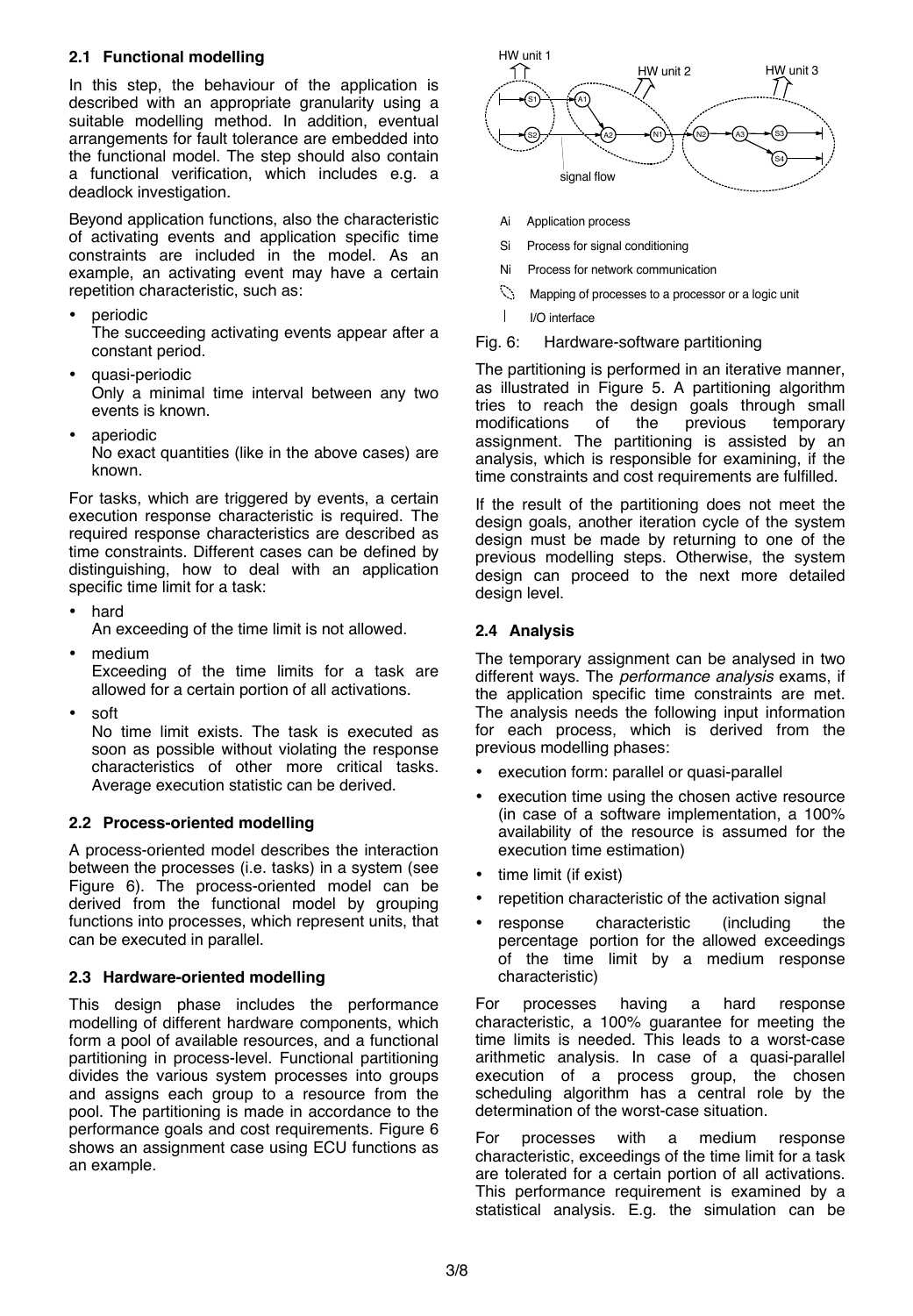performed upon the basis of an enhanced Petri-Net, which is derived from the process-oriented model. In case of a statistical performance analysis, a probability distribution (e.g. Poisson) has to be additionally defined for quasi-periodic and aperiodic task activation signals.

Obviously, both arts of the performance analysis are needed for a system including processes with hard and medium response characteristics.

In addition to the functional and performance aspects, the cost requirements can be examined by a *cost analysis*.

# **3 Network Design**

During the network design phase the application functions are assigned to the nodes of the target system. This assignment must consider the requirements of the application, especially the time constraints. The network design results in a process-oriented partitioning of the application, i.e. each ECU is assigned a set of processes to be executed on it. In addition a high level specification of the network is determined, comprising the network structure and the performance network structure and the performance requirements for the components of the network.

A network consists of a set of nodes (ECUs) and a communication system connecting the entire nodes as depicted in Figure 1. On the level of network design, each ECU is assumed as consisting of a CPU with main memory (RAM and ROM), a communication interface, and some sensors and actuators. In comparison with the ECU design, described in the next section, this view of an ECU abstracts from the manifold components an ECU may consist of. The communication system normally consists of a single bus, but nevertheless it also may consist of several bus systems connected via gateways. The component modelling therefore must enable the network designer to describe arbitrary kinds of network structures and the performance characteristics of the network components.

As mentioned in section "Integrated System Design", processes are the units of assignment, whereby the processes are derived from the verified functional model by grouping of functions. The functional model normally is of a very low granularity, and therefore a lot of dependencies and communication links exist between the units of the functional model. With regard to the network design the grouping of functions to processes should minimise these dependencies and communication links and lead to processes that can be executed in parallel. The resulting process graph contains:

- precedence relation between processes, i.e. requirements on the order of execution
- time constraints of processes, e.g. deadlines, periods, etc.
- communication relationship between processes,
- requirements for assignment, i.e. some processes may only be assigned to special

nodes, e.g. dependence to a specific sensor that is not available at all nodes.

Another approach to get a process-oriented model is the use of a pool of standard processes or objects for the application modelling. Advantages of such a pool are:

- reusability of verified processes
- the tedious task of derivation of processes from the functional model can be omitted

Input of the partitioning algorithm is the process graph of the application and a network model. After the first iteration also the result of the analysis of the previous temporary assignment can be used for further assignments. The partitioning algorithm has to determine an assignment of the processes to ECUs by use of these inputs and with respect to the following constraints/ requirements:

- all requirements/constraints specified in the process graph, e.g. time constraints, process graph, e.g. time constraints, precedences, etc.
- the execution of a process may depend on the node it is assigned
- the communication via the network takes time

The main target or constraint of the partitioning is to find an assignment that meets all time constraints. Moreover, the partitioning algorithm may have additional targets like e.g. minimisation of wiring costs, number of nodes, or bus baud rate.

During partitioning a process may be assigned to different nodes. This portation of processes requires more or less expensive adaptations of the process implementations. The costs for such adaptations may significantly reduced, if the application software is based on standardised interfaces for communication, operating system and network management, as introduced by the Franco-German co-operation OSEK/VDX (abbreviation of Open Sytems and their Corresponding Interfaces for Automotive Electronics/Vehicle Distributed eXecutive).

Subsequent to each partitioning step the analysis checks whether the determined temporary assignment fulfils the given constraints. The analysis of the overall system, not seldom comprising hundreds of processes, tends to be extremely complex. Also a simulation of the overall system may be very time expensive. In order to reduce the complexity of analysis and the time demand for simulation, it therefore seems to be beneficial to decompose the analysis into two stages:

- Analysis of the communication system
- Within this stage it only is checked whether the communication system is capable to overcome the message transfer with respect to the given time constraints. The processes are only considered as far as they have an impact to the network communication. For each node it is assumed that all processes assigned to this node fulfil their time constraints. Obviously the dependence of messages on other messages or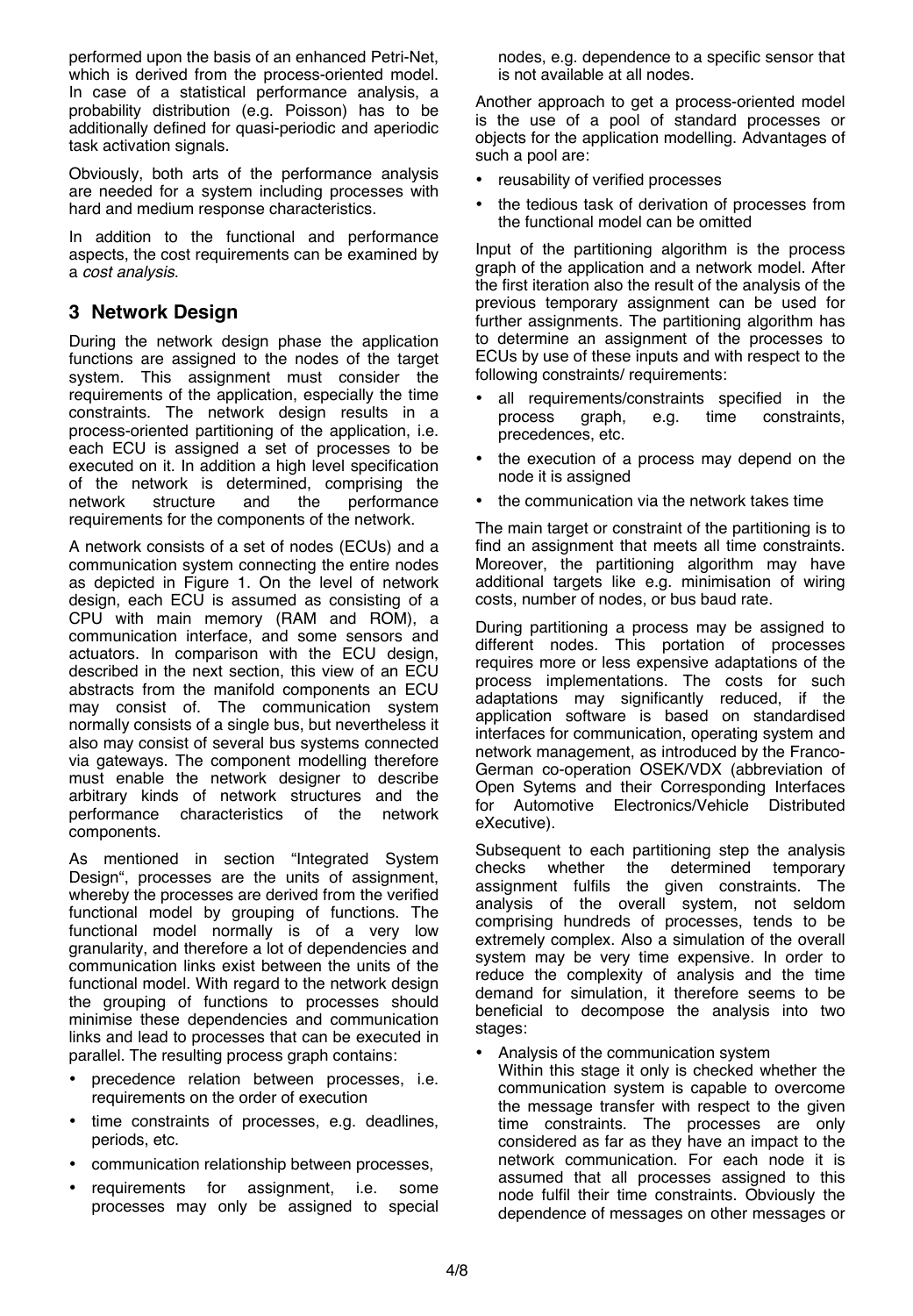on application data must be considered. As additional results the communication load and its variation in dependence on the portation of processes may be determined.

• Node analysis

The node analysis checks separately for each node the capability to manage the assigned processes with respect to the given time constraints. The processes assigned to other nodes are only considered if they communicate with processes of the node in question. Within the analysis the messages of such processes<br>are qenerated, assuming that the are generated, assuming that the communication system and the affected processes fulfil their time constraints.

Beyond these two analysis stages the analysis of dedicated function paths may be useful, especially if a function path consists of processes which are assigned to different nodes.

At the end of this section an additional aspect of the development of automotive systems should be outlined. The aim of an integrated development process is shown in Figure 7. The commercial contract between a car manufacturer and a supplier usually contains a functional specification which is recursively more detailed, until it describes all requirements of the contracted subsystem. The MSR project (Messen, Steuern, Regeln, i.e. Measuring, Regulating, Controlling), another multi company project in the German Automotive industry, supports this co-operation between car manufacturer and supplier [6, 7]. The aim here is an enhanced development efficiency by an improved information exchange between car manufacturers and their suppliers, on the basis of a common procedural model and uniform interfaces and tools. The MSR framework allows for the simulation of functions in advance, so that the subsequent development work necessitates significantly fewer modifications of target functions. The final MSR specification is done on the basis of the OSEK/VDX interface. From there, functional prototypes can be built and tested in vehicles. The suppliers use the same basis to develop their electronic control units for production purposes. Today's extremely costly and error-prone barrier between prototypes and final products is thus overcome.



Fig. 7: Integrated development process

When several different suppliers must co-operate to integrate their individual subsystems into a complete system, the combination of the MSR and OSEK/VDX approaches is even more beneficial (Figure 8). Since the OSEK/VDX interface can integrate end products together with prototypes, different time scales or eventual time delays of one supplier no longer impede vehicle tests of the complete system at the car manufacturer.



Fig. 8: Integration of automotive systems

# **4 ECU Design**

The system tasks to be implemented on an ECU are determined by the network design, as explained in section "Network Design". In addition to the control tasks, an ECU contains typically tasks for network communication and signal conditioning, among others. On this design level, a hardware platform is designed for each ECU to implement the assigned functionality.

An ECU hardware consists typically of a  $\mu$ C, which includes different peripherals assisting the main CPU. The basic  $\mu$ C structure was already illustrated in Figure 2. During the design in this level, the  $\mu$ C architecture consisting of an appropriate CPU and a set of peripherals is determined for an ECU. The design process also delivers an assignment of the different system tasks to the chosen hardware units. The design process has to ensure the fulfilment of application specific time and cost constraints. This first phase of the ECU design is called system design.

The result of the system design is a high-level specification describing the  $\mu$ C architecture, the required performance for each hardware unit and the functions to be implemented on each unit. The system design is followed by a detailed software design concerning the implementation of the functions on the CPU and eventually on a peripheral unit, if it consists of a co-processor. If the determined µC architecture does not exist completely, also a further detailed hardware design has to take place in addition to the software design.

Figure 9 shows the different phases of the complete ECU design. This integrated approach is called hardware-software co-design [8-12]. After the system partitioning has been done during the system design step, the actual hardware and software design can proceed separately in a conventional manner.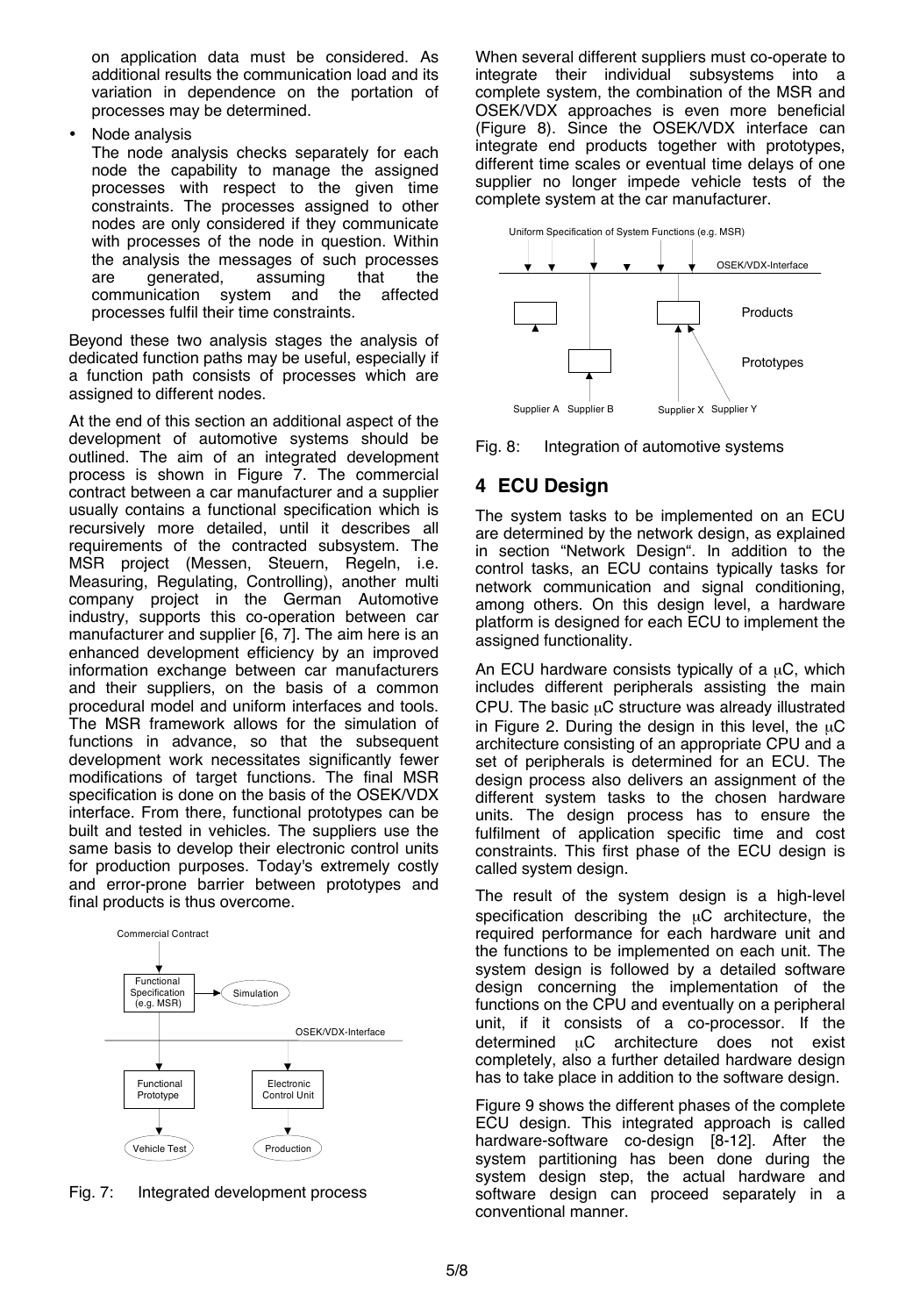

Fig. 9: Hardware-software co-design

Hardware-software co-design may be applied either by a semiconductor supplier or a customer to determine the  $\mu$ C architecture for a specific application or a market segment of applications.

The system design is performed according to the scheme introduced in section "Integrated System Design". The design process has to additionally consider OS (Operating System) functions, which are needed, when a group of processes share a CPU. An OS takes care e.g. for interaction between processes and for serialisation of the execution, i.e. scheduling. The needed OS features can be, if necessary, explicitly modelled by the designer or derived according to other aspects modelled by the designer and using a standard set of available OS functions. As an example, process priorities for a static-priority scheduling could be derived according to the available repetition characteristics of the activating events and the required response characteristics of the processes. A standard set of OS functions is made available by the OSEK/VDX project [5, 6].

Functional partitioning divides the various system functions into groups and assigns each group to a system component [10]. A process-level partitioning approach was already shown in <<Figure 6>>. The partitioning can be also done using lower granularity, i.e. instead of processes, smaller functional units are treated as indivisible. As an example, a statement-level partitioning would group statements together and assign the groups to available components.

The hierarchical approach introduced by network and ECU design can also be applied in further design levels to derive peripheral units for  $\mu$ Cs supporting specific functional areas. The next section shows as an example a design method of signal conditioning peripherals. This method can be combined with the ECU design in a hierarchical

manner. The design on ECU-level would determine, which signal conditioning functions are to be implemented on peripherals, i.e. not necessarily the complete signal conditioning should be ported into a peripheral unit. The design on ECU-level would also deliver application specific time constraints for the execution of the peripheral signal conditioning. The time constraints are then used as requirements, which guide the design of the signal conditioning peripherals.

#### **4.1 Design of Signal Conditioning Peripherals**

We are currently working on a hardware-software co-design method, which determines a peripheral hardware platform for the signal conditioning of a real-time control system. Signal conditioning transforms the input information received from the controlled technical process into a presentation required by the application. Input signal conditioning includes tasks like sampling, scaling, normalising, filtering, monitoring etc. Concerning the output to the technical process, the signal conditioning offers a higher level functional interface for the application. The output signal conditioning takes primarily care for an autonomous generation of output signal sequences of different kinds.

Signal conditioning includes often rather complex and extensive autonomous tasks, which may concern both input and output interfaces of the control unit. Such examples in automotive control are ignition and fuel injection, where output pulses are generated relative to the position of the crankshaft. By signal conditioning, very short response times are often required. As a trend to reduce the load of the application processor, signal conditioning is ported to a peripheral unit. This relieves the application processor from the most time critical tasks and makes it easier to design the application in a predictable manner. Figure 10 shows the structure of a control system, where the peripheral unit consists of a co-processor and an ASIC portion.



#### Fig. 10: System structure for peripheral signal conditioning

In our method, the peripheral hardware platform may consist of a co-processor and logic units, which represent an ASIC portion. A co-processor or an ASIC can also alone build the peripheral unit. The assignment of functional units to components has to consider application specific time constraints for the execution of the signal conditioning tasks.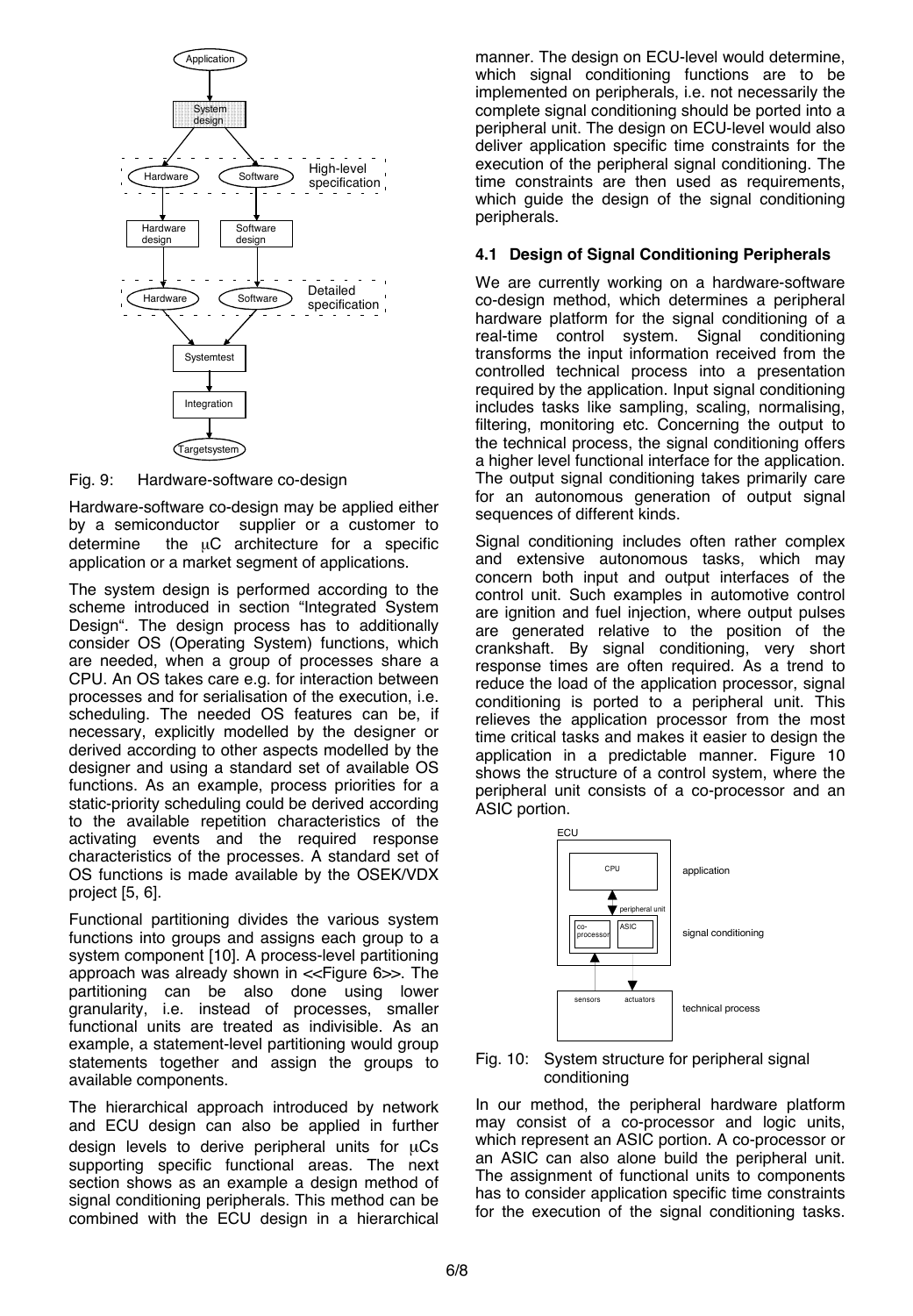The peripheral hardware platform is designed in a manner, that the time constraints are fulfilled under every circumstances. This leads to a worst-case performance analysis. Additionally, the assignment process should minimise the costs for the peripheral platform, when choosing components from an available component pool.

An object-oriented modelling is used in the hardware-software co-design method to describe the signal conditioning functions. The signal conditioning for a certain application is modelled connecting objects, each of which implements its own specific signal conditioning task. Figure 11 shows a small signal conditioning example for a square wave signal.

Due to the similar art of signal conditioning in different applications, a pool of reusable signal conditioning objects can be constructed to ease the modelling. Also, objects of the pool can be refined to make slightly different variations.

Object-oriented modelling is a way of thinking abstractly about a problem using real world concepts, rather than computer concepts [13]. Signal processing tasks can be modelled in a conventional manner using well-known elements like filters and timers, among others. An object combines all the data and operations, which are necessary to perform a signal conditioning task. An object-oriented communication model shows also the natural information flow between the elements. Object-oriented modelling has already been adapted in several related projects [14-16]. These projects concern code generation for signal processing in analysis and measurement applications.

In addition to the easy understandable presentation, object-oriented techniques offer further advantages. Although originally aimed for software design, object-oriented modelling can be also used for hardware design [17]. Therefore, an object-oriented modelling technique offers a uniform, technique offers a uniform, implementation independent abstraction level as a framework for hardware-software co-design. Clearly defined interfaces also support design automation.



Fig. 11: An example for signal conditioning

Repetition characteristics of signals, which activate signal conditioning tasks, are described in the way shown in sub-section "Functional modelling". Activating signals are: input signals from the controlled process containing events (i.e. interrupts and pulse sequences), clock signals for sampling purposes and commands from the application processor.

As time constraints, a required response time is assigned for each sequence of operations activated by an input signal. A required response time means a time bound, during which all operations of the corresponding sequence have to be completed after the activation. Further tighter time bounds can be optionally assigned inside an operation sequence.

The designer chooses a pool of components, which implement the modelled signal conditioning functions. The component pool, or allocation, can contain several components implementing the same function, but distinguishing concerning performance and cost.

We apply object-level partitioning, where objects represent the smallest indivisible functional units used in partitioning. Objects can be seen as autonomous functional units, which can be executed in parallel due to the object-oriented communication, i.e. message passing.

Data clustering is already used as an essential feature of the object-oriented modelling method. In data clustering, functional units using shared data are grouped together to reduce data access overhead. Through the indivisibility of an object, also the data consistency within an object can be ensured with a rather small overhead. The data consistency is ensured by performing the operations of an object in a non-pre-emptive manner.

The design method delivers as a result a specification containing the as objects modelled signal conditioning functions, the assignment of objects to peripheral components and a performance description for each component. The software for a co-processor can be generated from the specification with a rather small effort, because the functionality of each object is described in the "C"-language during the functional modelling phase. If a peripheral unit should be implemented as logic, the objects assigned to it form the functional specification for a detailed hardware design. Estimated execution times for the operations of the corresponding objects represent performance goals, which are to be met in the detailed hardware design. The estimated execution times are already required by the partitioning process.

# **5 Conclusion**

The designer of automotive ECU is confronted with the problem, how to describe real-time function, and how to find a cost-effective software-hardware implementation that meets the real-time constraints. Starting with a functional modelling, functions are